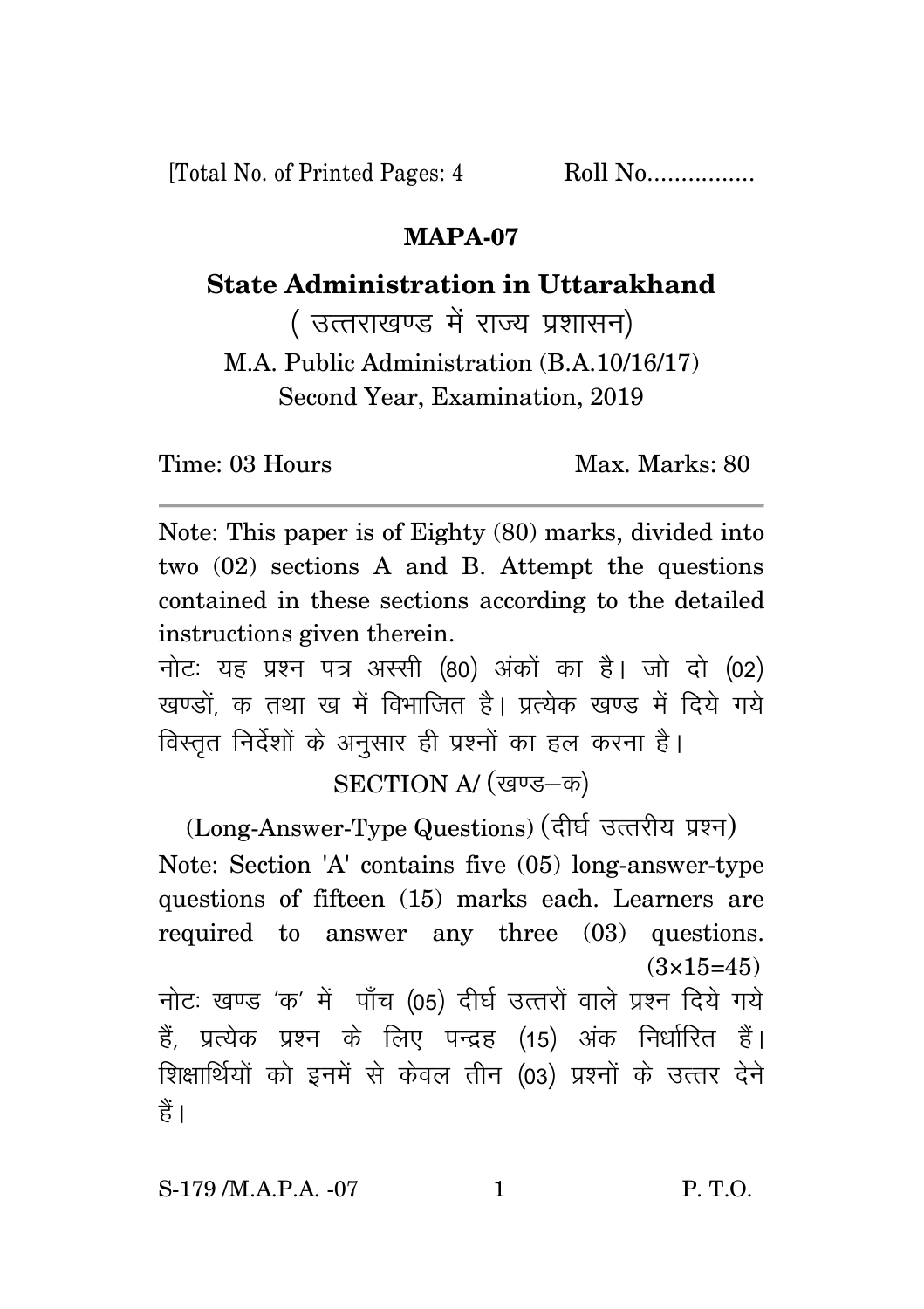- 1. Write a detailed article on the Administrative Structure of Uttarakhand after Independence. स्वतंत्रता के बाद उत्तराखण्ड के प्रशासनिक ढाँचे पर एक विस्तृत लेख लिखिये।
- 2. What are residual powers? Write your views. अवशिष्ट शक्तियाँ क्या है? इस पर अपने विचार लिखिये।
- 3. Analyse the relation between Governor and Chief Minister.

राज्यपाल और मुख्यमंत्री के सम्बन्धों की समीक्षा कीजिये।

- 4. What are the objectives and key recommendations of the Administrative Reforms Commission? प्रशासनिक सुधार आयोग के उददेश्य और प्रमुख सिफारिशें क्या हैं?
- 5. Write an essay on Disaster Management of state of Uttarakhand.

उत्तराखण्ड राज्य के आपदा प्रबन्धन पर निबन्ध लिखिये।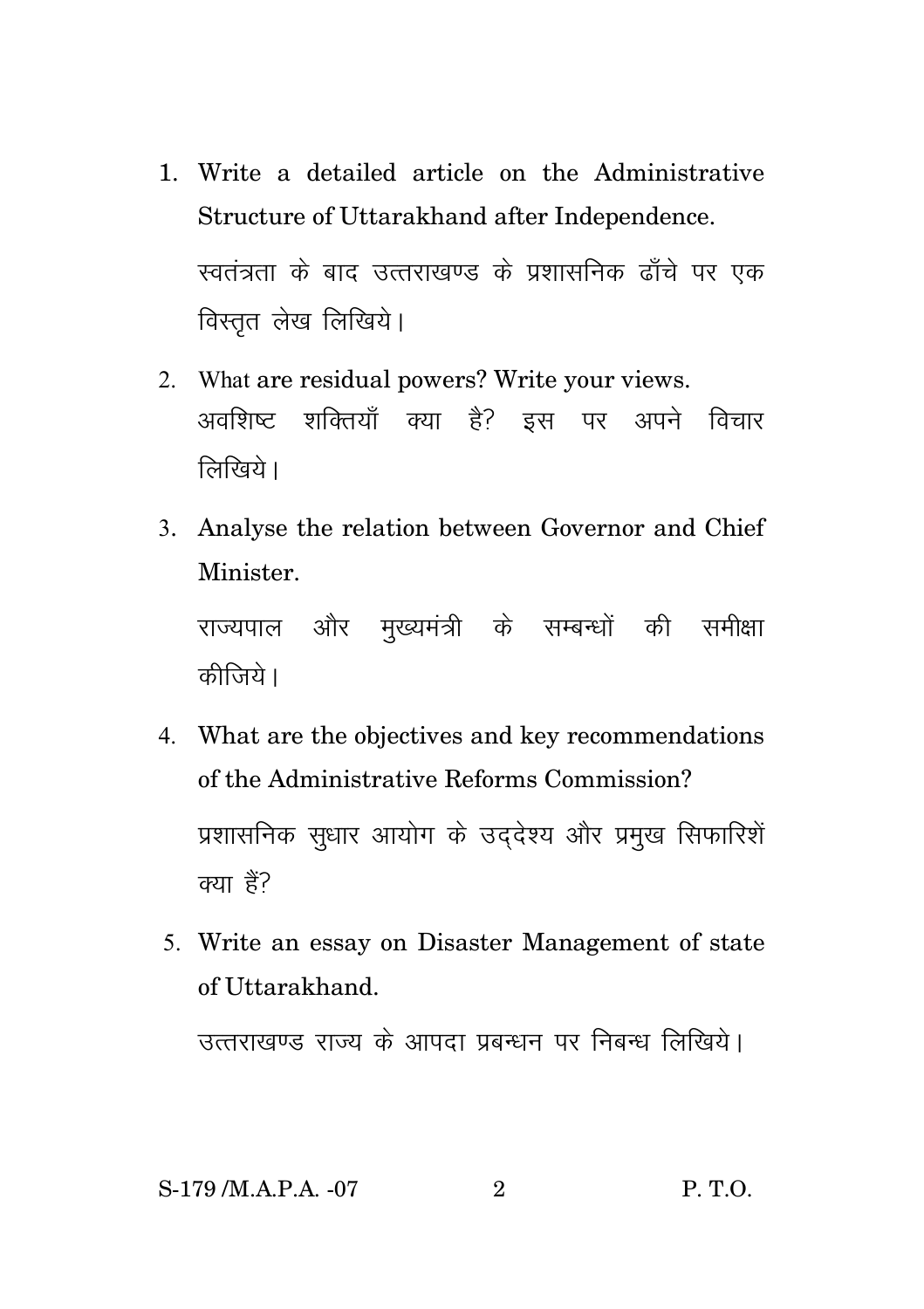## Section B / (खण्ड-ख) (Short Answer Type Questions) (लघु उत्तरों वाले प्रश्न)

Note: Section 'B' contains eight (08) short-answer type questions of seven (07) marks each. Learners are required to answer any five (05) question only.  $(5 \times 7 = 35)$ 

नोटः खण्ड 'ख' में आठ (08) लघु उत्तरों वाले प्रश्न दिए गये हैं. प्रत्येक प्रश्न के लिए सात (07) अंक निर्धारित हैं। शिक्षार्थियों को इनमें से केवल पाँच (05) प्रश्नों के उत्तर देने हैं।

- 1. Give brief information on the social status of the Boxa Tribes. बोक्सा जनजाति की सामाजिक स्थिति पर संक्षिप्त जानकारी दीजिये।
- 2. What is Manmade Disaster?

मानव जनित आपदा क्या है?

3. What is the importance of Public Service Commission? लोक सेवा आयोग का क्या महत्व है?